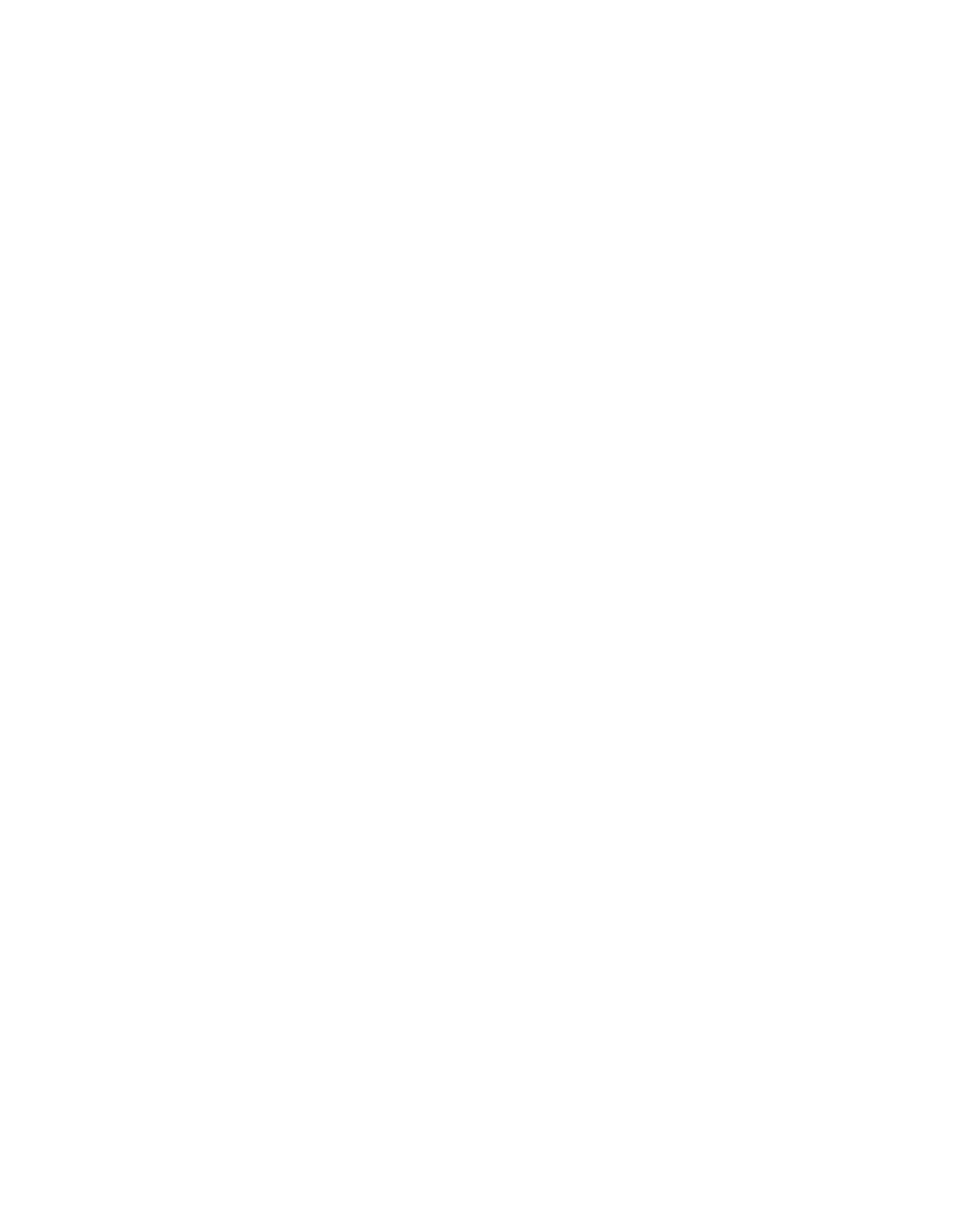**B. Department Communication Plan** (please outline the department's chain of communication for reported illnesses and reported positive COVID-19 cases).

**C. Proposed Phase I Personnel Information** (Please complete attached excel for admin staff who require access to BCCRI for conducting departmental activities during Phase 1).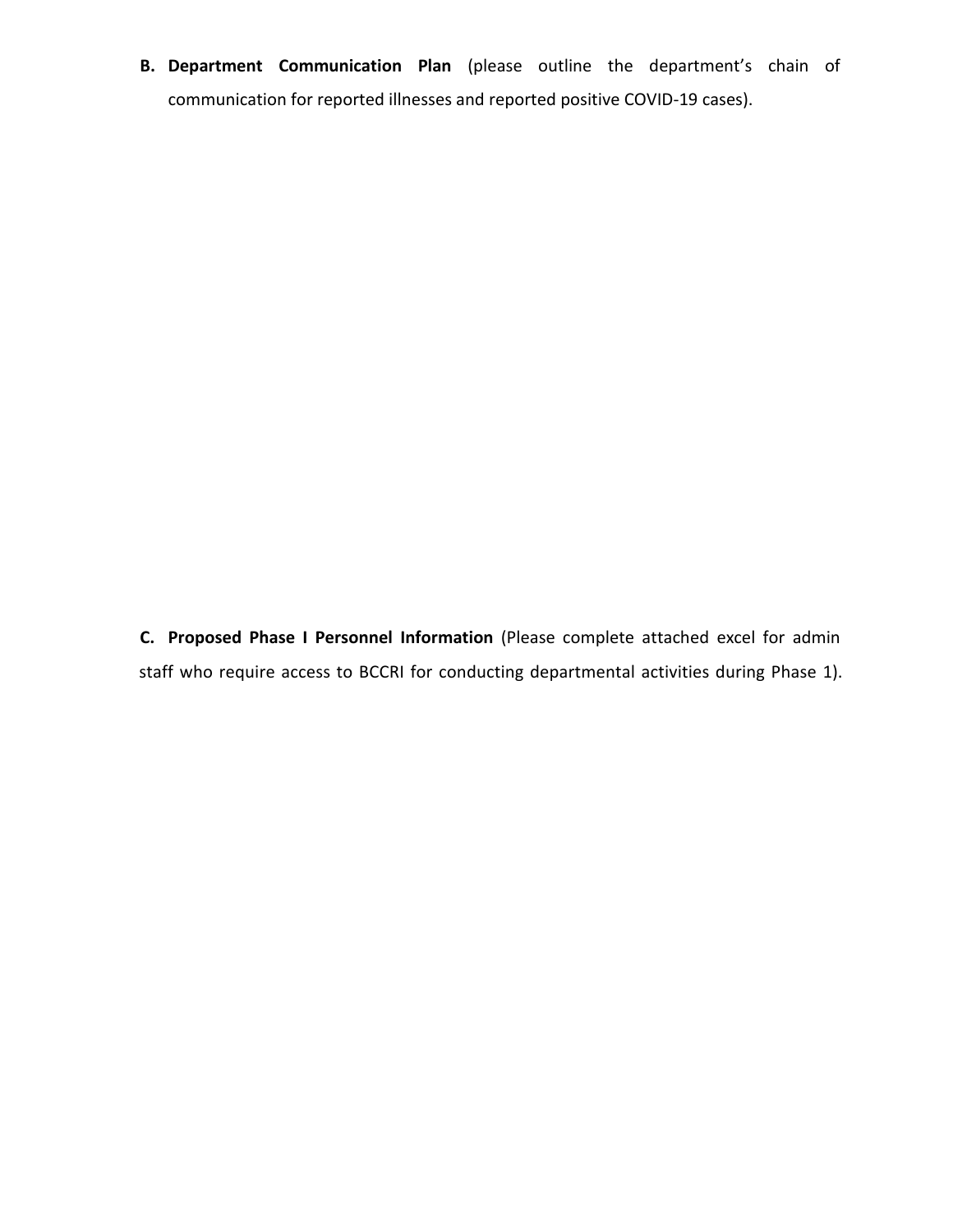**D. External contractor and all external parties' access procedure.** (please detail how your department will manage all external party access to the department).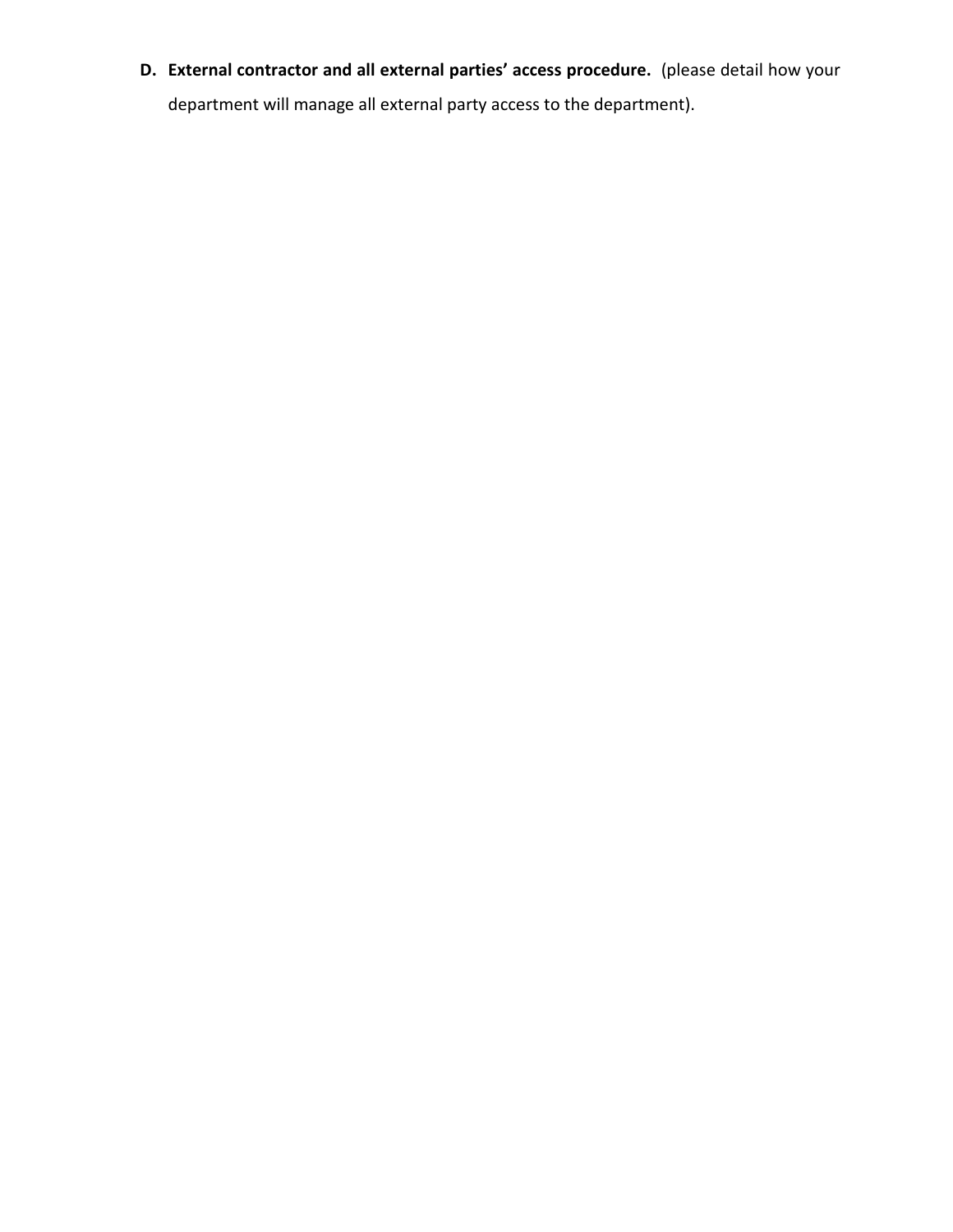**E. Risk Assessment of contacting COVID-19 while working at BCCRI.** Please summarize in the table provided activities described above, associated risks and the measures in place to reduce the risk.

| <b>Activity/Procedure</b> | <b>Risk level</b> | <b>COVID-19 exposure risk</b><br>associated with this<br>activity | Measures in place to reduce<br><b>COVID-19 exposure risk</b><br>(controls) | <b>Risk level</b><br>remaining<br>after<br>controls |
|---------------------------|-------------------|-------------------------------------------------------------------|----------------------------------------------------------------------------|-----------------------------------------------------|
|                           |                   |                                                                   |                                                                            |                                                     |
|                           |                   |                                                                   |                                                                            |                                                     |
|                           |                   |                                                                   |                                                                            |                                                     |
|                           |                   |                                                                   |                                                                            |                                                     |
|                           |                   |                                                                   |                                                                            |                                                     |
|                           |                   |                                                                   |                                                                            |                                                     |
|                           |                   |                                                                   |                                                                            |                                                     |
|                           |                   |                                                                   |                                                                            |                                                     |
|                           |                   |                                                                   |                                                                            |                                                     |
|                           |                   |                                                                   |                                                                            |                                                     |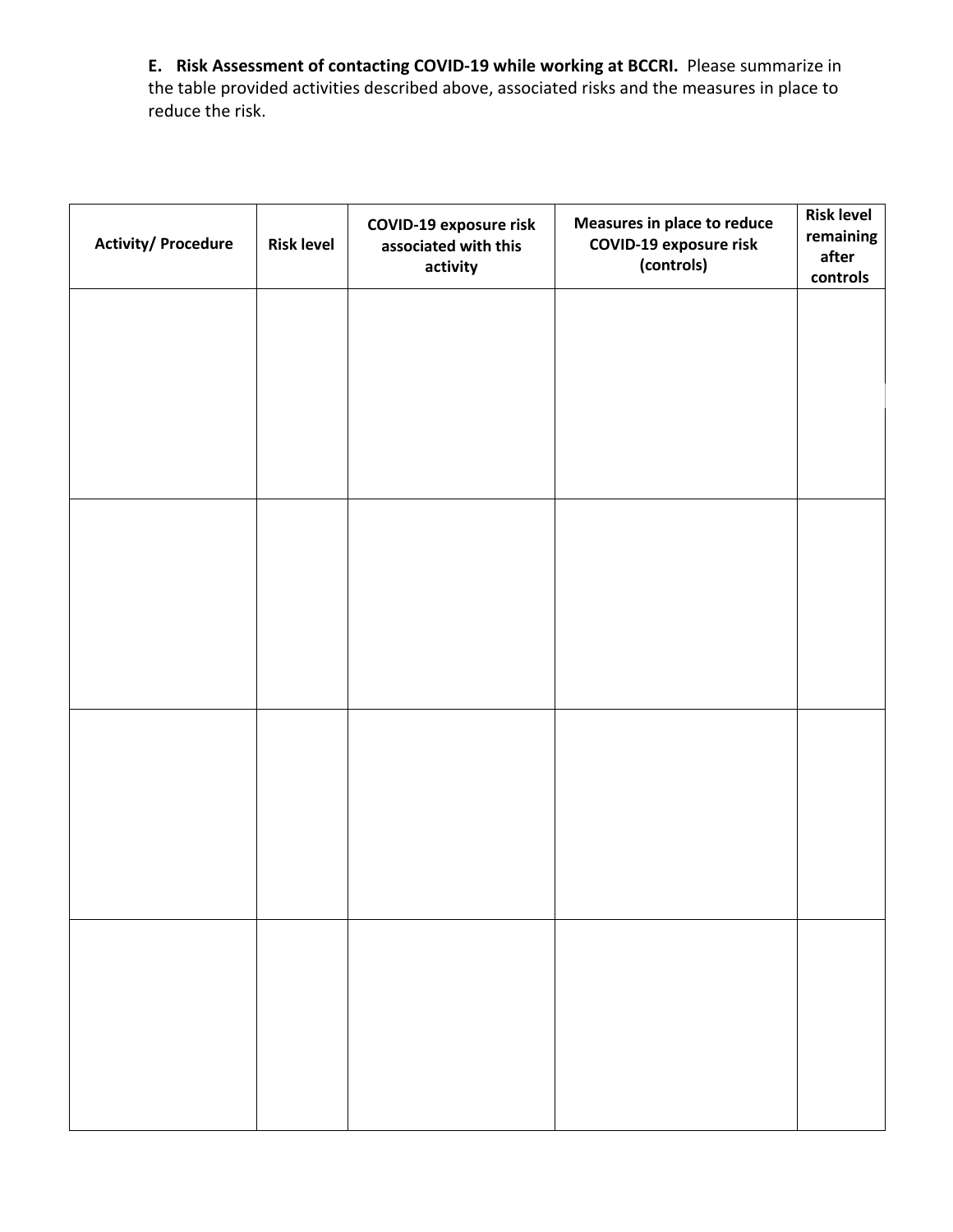| <b>Activity/Procedure</b> | <b>Risk level</b> | <b>COVID-19 exposure risk</b><br>associated with this<br>activity | Measures in place to reduce<br><b>COVID-19 exposure risk</b><br>(controls) | <b>Risk level</b><br>remaining<br>after<br>controls |
|---------------------------|-------------------|-------------------------------------------------------------------|----------------------------------------------------------------------------|-----------------------------------------------------|
|                           |                   |                                                                   |                                                                            |                                                     |
|                           |                   |                                                                   |                                                                            |                                                     |
|                           |                   |                                                                   |                                                                            |                                                     |
|                           |                   |                                                                   |                                                                            |                                                     |
|                           |                   |                                                                   |                                                                            |                                                     |
|                           |                   |                                                                   |                                                                            |                                                     |
|                           |                   |                                                                   |                                                                            |                                                     |
|                           |                   |                                                                   |                                                                            |                                                     |
|                           |                   |                                                                   |                                                                            |                                                     |